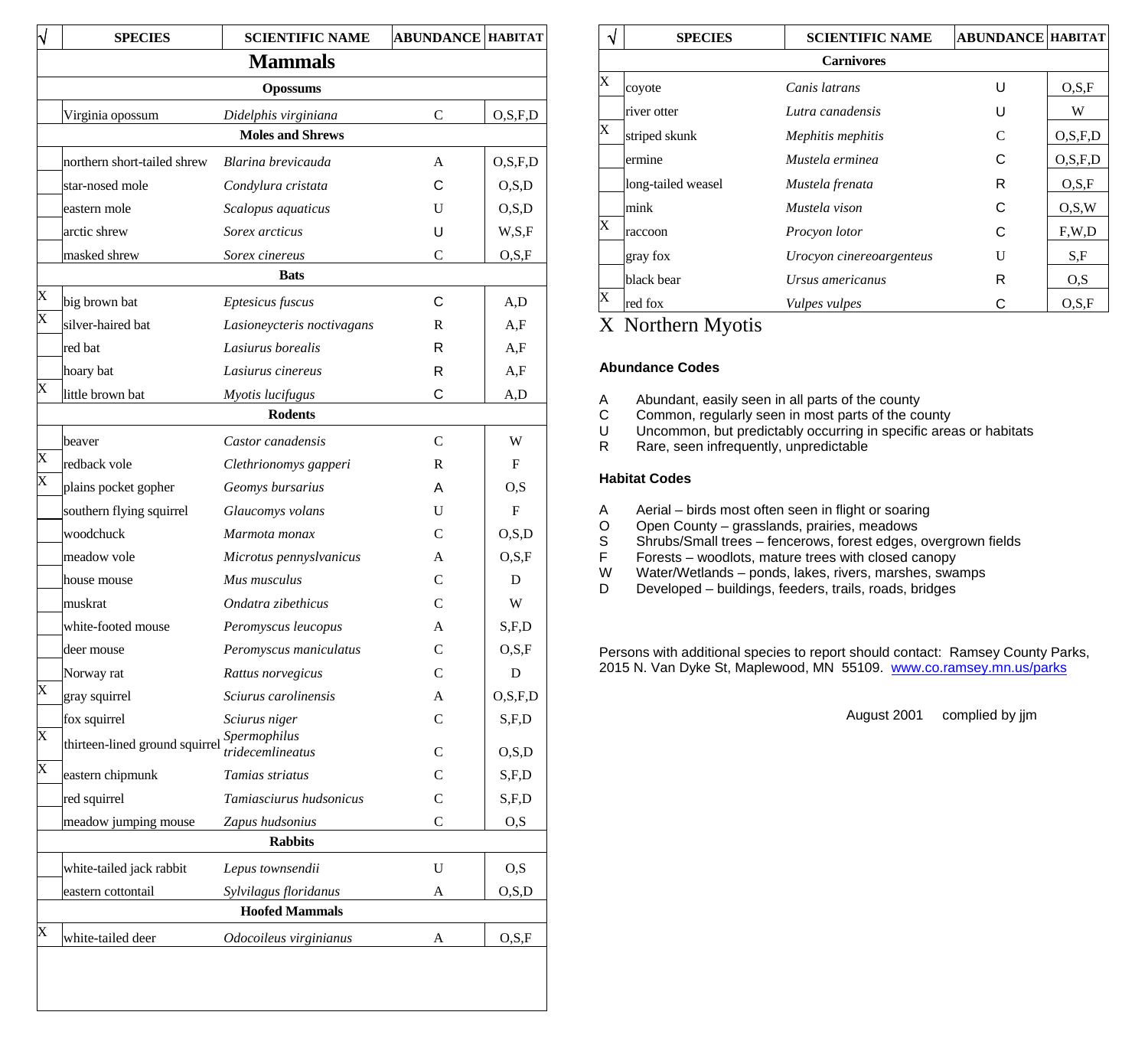

 Amphibians, Reptiles and Mammals are normally secretive species that may present a challenge to the viewer even when they are common. We recommend that you refer to a field guide to find additional information to increase your viewing opportunities.

|                         | <b>SPECIES</b>               | <b>SCIENTIFIC NAME</b>              | <b>ABUNDANCE</b> | <b>HABITAT</b>   |
|-------------------------|------------------------------|-------------------------------------|------------------|------------------|
|                         |                              | <b>Amphibians</b>                   |                  |                  |
|                         |                              | <b>Salamanders</b>                  |                  |                  |
| X                       | Tiger Salamander             | Ambystoma tigrinum                  | U                | O,W,D            |
|                         |                              | <b>Frogs and Toads</b>              |                  |                  |
| X                       | American Toad                | <b>Bufo</b> americanus              | A                | O, S, F, W,<br>D |
| $\overline{\text{X}}$   | Cope's Gray Treefrog         | Hyla chrysoscelis                   | С                | O.S.W            |
| $\overline{\text{X}}$   | <b>Gray Treefrog</b>         | Hyla versicolor                     | С                | F.W              |
| $\overline{\mathbf{x}}$ | <b>Spring Peeper</b>         | Pseudacris crucifer                 | R                | F, W             |
| $\overline{X}$          | <b>Western Chorus Frog</b>   | Pseudacris triseriata               | A                | O.S.W            |
| $\overline{\text{X}}$   | Green Frog                   | Rana clamitans                      | U                | W                |
|                         | Northern Leopard Frog        | Rana pipiens                        | C                | O.S.W            |
| X                       | Wood Frog                    | Rana sylvatica                      | U                | S.F.W            |
|                         |                              | <b>Reptiles</b>                     |                  |                  |
|                         |                              | <b>Turtles</b>                      |                  |                  |
|                         | Spiny Softshell              | Apalone spinifera                   | U                | W                |
| X                       | <b>Snapping Turtle</b>       | Chelydra serpentina                 | C                | W                |
| $\overline{\text{X}}$   | <b>Painted Turtle</b>        | Chrysemys picta                     | С                | W                |
|                         | <b>Blanding's Turtle</b>     | Emydoidea blandingii                | R                | W                |
|                         |                              | <b>Lizards</b>                      |                  |                  |
|                         | Prairie Skink                | Eumeces septentrionalis             | $\mathbf{U}$     | O,S              |
|                         |                              | <b>Snakes</b>                       |                  |                  |
|                         | <b>Western Fox Snake</b>     | Elaphe vulpina                      | R                | O.S.F            |
|                         | <b>Eastern Hognose Snake</b> | Heterodon platirhinos               | R                | O.S              |
|                         | Northern Water Snake         | Nerodia sipedon                     | U                | W                |
|                         | <b>Brown Snake</b>           | Storeria dekayi                     | U                | O.S.F            |
|                         | <b>Redbelly Snake</b>        | <b>Storeria</b><br>occipitomaculata | C                | O.S.D            |
|                         | <b>Plains Garter Snake</b>   | Thamnophis radix                    | С                | O.S.F            |
|                         | Common Garter Snake          | Thamnophis sirtalis                 | $\overline{C}$   | O, S, F, W       |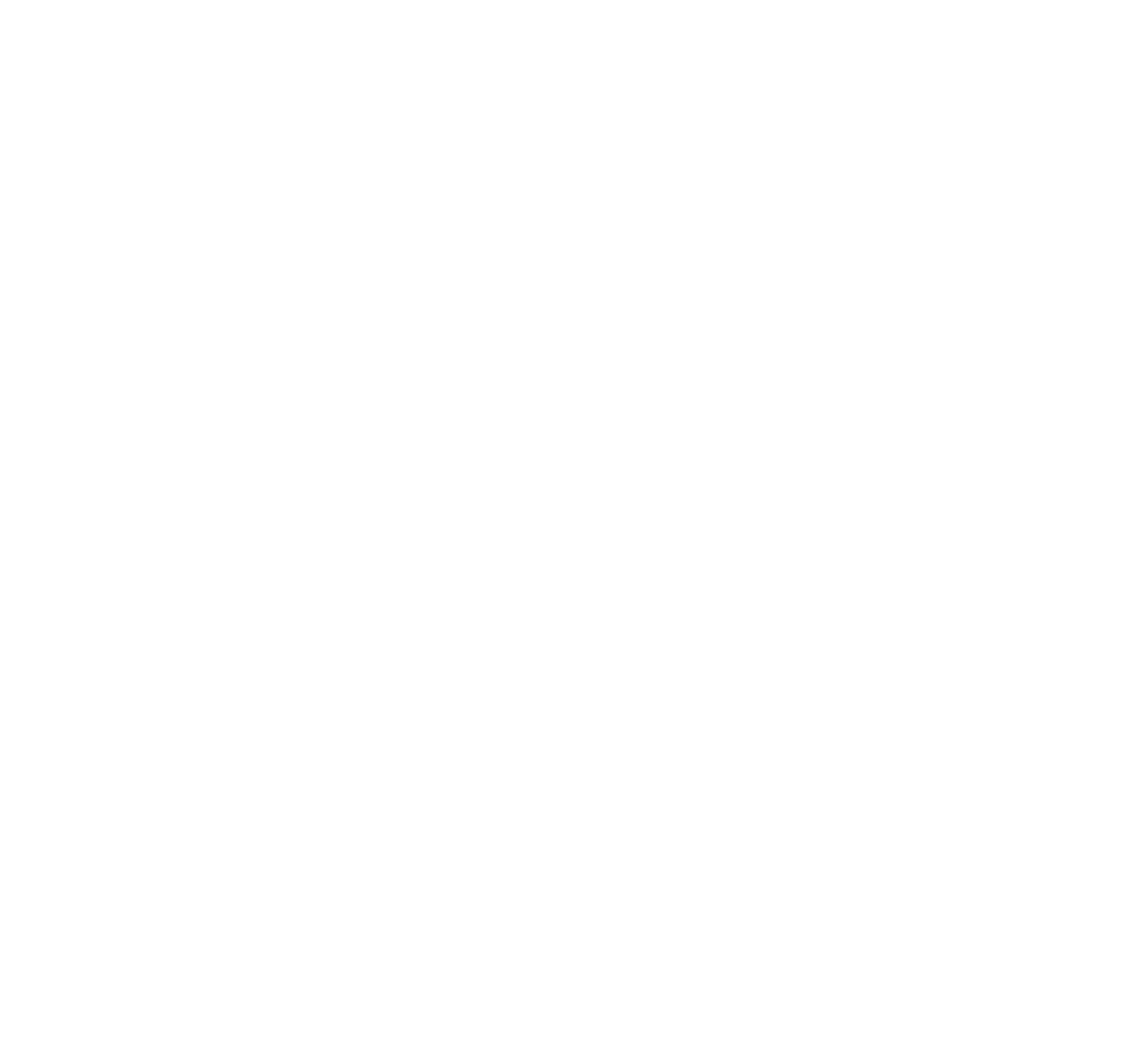



This list was compiled for the 242 regular species found within Ramsey County. Accidental or causal species, those seen less than once a year, are not included. Code definitions are found at the end of the list.

| √<br><b>SPECIES</b>            | SP           | S            | F              | W            | <b>HABITAT</b> |
|--------------------------------|--------------|--------------|----------------|--------------|----------------|
| Common Loon                    | U            | U            | U              |              | W              |
| Pied-billed Grebe              | $\mathsf{C}$ | $\mathsf{C}$ | C              |              | W              |
| Horned Grebe                   | R            |              | R              |              | W              |
| Red-necked Grebe               | U            |              | U              |              | W              |
| <b>Eared Grebe</b>             | R            |              | R              |              | W              |
| <b>Western Grebe</b>           | R            |              | R              |              | W              |
| American White Pelican         | $\mathbb{R}$ | $\mathbb{R}$ | $\mathbb{R}$   |              | A,W            |
| X.<br>Double-crested Cormorant | $\mathsf{C}$ | $\mathsf{C}$ | $\mathsf{C}$   |              | W              |
| American Bittern               | $\mathbb{R}$ | $\mathbb{R}$ | $\mathbb{R}$   |              | W              |
| <b>Least Bittern</b>           | $\mathbb{R}$ | $\mathbb{R}$ | R              |              | W              |
| X.<br>Great Blue Heron         | C            | $\mathsf{C}$ | $\overline{C}$ | $\mathbb{R}$ | W              |
| X.<br><b>Great Egret</b>       | C            | C            | C              |              | W              |
| Snowy Egret                    | R            |              |                |              | W              |
| Cattle Egret                   | $\mathbb{R}$ | $\mathbb{R}$ |                |              | W              |
| ΧI<br>Green Heron              | $\mathsf{C}$ | $\mathbf C$  | $\mathsf{C}$   |              | W              |
| Black-crowned Night-Heron      | U            | U            | U              |              | W              |
| Yellow-crowned Night-Heron     | R            |              |                |              | W              |
| Turkey Vulture                 | U            | U            | U              |              | A,F            |
| Snow Goose                     | R            |              | R              |              | W              |
| Canada Goose                   | A            | A            | A              | C            | W              |
| Mute Swan                      |              | R            |                |              | W              |
| Trumpeter Swan                 | U            | U            | U              | R            | W              |
| Tundra Swan                    | U            |              | U              |              | A, W           |
| X.<br><b>Wood Duck</b>         | $\mathsf{C}$ | $\mathbf C$  | $\mathsf{C}$   | $\mathbb{R}$ | W              |
| Gadwall                        | U            |              | U              |              | W              |
| American Wigeon                | U            |              | U              |              | W              |
| <b>American Black Duck</b>     | R            | R            | R              |              | W              |
| X Mallard                      | A            | A            | A              |              | W              |
| <b>Blue-winged Teal</b>        | U            | U            | U              |              | W              |
| Northern Shoveler              | U            |              | U              |              | W              |
| Northern Pintail               | $\mathbb{R}$ |              | $\mathbb{R}$   |              | W              |
| Green-winged Teal              | U            |              | U              |              | W              |
| Canvasback                     | U            |              | U              |              | W              |

| $\sqrt{}$ | <b>SPECIES</b>              | SP           | S            | F            | W            | <b>HABITAT</b> |
|-----------|-----------------------------|--------------|--------------|--------------|--------------|----------------|
|           | Redhead                     | U            |              | U            |              | W              |
|           | Ring-necked Duck            | $\mathsf{C}$ |              | $\mathsf{C}$ | $\mathbb{R}$ | W              |
|           | Greater Scaup               | R            |              | R            |              | W              |
|           | Lesser Scaup                | $\mathsf{C}$ |              | C            |              | W              |
|           | <b>Bufflehead</b>           | $\mathsf{C}$ |              | C            | R            | W              |
|           | Common Goldeneye            |              |              |              | U            | W              |
|           | Hooded Merganser            | C            | U            | C            |              | W              |
|           | Common Merganser            | U            |              | U            | U            | W              |
|           | Red-breasted Merganser      | R            |              | R            |              | W              |
|           | <b>Ruddy Duck</b>           | R            |              | R            |              | W              |
|           | Osprey                      | U            | U            | U            |              | A, O, W        |
| ΧI        | <b>Bald Eagle</b>           | U            | U            | U            |              | A,W            |
|           | Northern Harrier            | U            |              | U            |              | $\mathcal{O}$  |
|           | Sharp-shinned Hawk          | $\mathsf{C}$ | U            | $\mathsf{C}$ |              | F,D            |
|           | Cooper's Hawk               | C            | C            | $\mathsf{C}$ |              | F              |
|           | Northern Goshawk            |              |              |              |              |                |
|           | Red-shouldered Hawk         | R            |              | R            | $\mathbb{R}$ | F              |
|           |                             | U            | U            | U            | $\mathbb{R}$ | F              |
|           | $X$ Broad-winged Hawk       | U            | U            | U            |              | F              |
|           | Red-tailed Hawk             | C            | $\mathsf{C}$ | $\mathsf{C}$ | U            | O, S, F, D     |
|           | Rough-legged Hawk           |              |              | R            | R            | O              |
|           | American Kestrel            | $\mathsf{C}$ | $\mathsf{C}$ | $\mathsf{C}$ | U            | O,D            |
|           | Merlin                      | R            | R            | R            |              | O,F            |
|           | Peregrine Falcon            | U            | U            | U            |              | A,D            |
| ΧI        | Ring-necked Pheasant        | U            | $\mathbf C$  | $\mathbf C$  | U            | O,S            |
|           | <b>Ruffed Grouse</b>        | R            | R            | R            | R            | F              |
| ΧI        | Wild Turkey                 | U            | U            | U            | U            | O.S.F          |
|           | Virginia Rail               | $\mathbb{R}$ | $\mathbb{R}$ | R            |              | W              |
|           | Sora                        | U            | U            | R            |              | W              |
|           | Common Moorhen              | R            |              | R            |              | W              |
|           | <b>American Coot</b>        | $\mathsf{C}$ | $\mathsf{C}$ | $\mathsf{C}$ | R            | W              |
|           | Sandhill Crane              | U            |              | U            |              | A, O, W        |
|           | <b>Black-bellied Plover</b> | $\mathbb{R}$ |              | $\mathbb{R}$ |              | W              |
|           | American Golden-Plover      | R            |              | R            |              | W              |
|           | Semipalmated Plover         | R            |              |              |              | W              |
|           | Killdeer                    | C            | С            | C            |              | 0,D            |
|           | American Avocet             | R            |              |              |              | W              |
|           | <b>Greater Yellowlegs</b>   | U            | U            | U            |              | W              |
|           | <b>Lesser Yellowlegs</b>    | U            | U            | U            |              | W              |
|           | Solitary Sandpiper          | U            | U            | U            |              | W              |
|           | Willet                      | R            |              |              |              | W              |
|           | Spotted Sandpiper           | U            | U            | U            |              | W              |
|           | <b>Upland Sandpiper</b>     | R            |              |              |              | О              |
|           | Sanderling                  | $\mathbb R$  |              | R            |              | W              |
|           | Semipalmated Sandpiper      | U            |              |              |              | W              |

|    | <b>SPECIES</b>                 | SP           | S            | F            | W | <b>HABITAT</b>            |
|----|--------------------------------|--------------|--------------|--------------|---|---------------------------|
|    | <b>Least Sandpiper</b>         | U            |              |              |   | W                         |
|    | Baird's Sandpiper              | R            |              | R            |   | W                         |
|    | Pectoral Sandpiper             | U            |              | U            |   | W                         |
|    | Dunlin                         | $\mathbb{R}$ |              |              |   | W                         |
|    | Stilt Sandpiper                | $\mathbb{R}$ |              | $\mathbb{R}$ |   | W                         |
|    | <b>Buff-breasted Sandpiper</b> | $\mathbb{R}$ |              | R            |   | W                         |
|    | Short-billed Dowitcher         | $\mathbb{R}$ |              |              |   | W                         |
|    | Long-billed Dowitcher          | $\mathbb{R}$ |              | R            |   | W                         |
|    | Common Snipe                   | U            | R            | U            |   | W                         |
|    | American Woodcock              | U            | U            | U            |   | O.S.F                     |
|    | Wilson's Phalarope             | R            |              |              |   | W                         |
|    | Franklin's Gull                | U            |              | $\mathsf{C}$ |   | A, O, W                   |
|    | Bonaparte's Gull               | R            |              | R            |   | A,W                       |
|    | Ring-billed Gull               | A            | $\mathsf{C}$ | A            | U | A, W, D                   |
|    | Herring Gull                   |              |              |              | R | A,W                       |
|    | Thayer's Gull                  |              |              |              | R | W                         |
|    | Caspian Tern                   | U            |              | R            |   | W                         |
|    | Common Tern                    | R            |              | R            |   | W                         |
|    | Forster's Tern                 | U            |              | U            |   | W                         |
|    | <b>Black Tern</b>              | U            | U            | U            |   | W                         |
|    | <b>Rock Dove</b>               | C            | $\mathsf{C}$ | C            | С | A,D                       |
| X. | Mourning Dove                  | C            | С            | C            | R | O, S, D                   |
|    |                                |              |              |              |   |                           |
|    | <b>Black-billed Cuckoo</b>     | U            | U            | U            |   | S                         |
|    | Yellow-billed Cuckoo           | U            | U            | U            |   | S,F                       |
|    | Eastern Screech-Owl            | R            | R            | R            | R | F                         |
|    | Great Horned Owl               | $\mathbf C$  | C            | $\mathbf C$  | C | O.S.F                     |
|    | Snowy Owl                      |              |              |              | R | О                         |
|    | <b>Barred Owl</b>              | U            | U            | U            | U | F                         |
|    | Great Gray Owl                 |              |              |              | R | F                         |
|    | Long-eared Owl                 | R            |              | R            | R | F                         |
|    | Short-eared Owl                | R            |              |              | R | O                         |
|    | Northern Saw-whet Owl          |              |              | R            | R | S,F                       |
|    | Common Nighthawk               | U            | U            | U            |   | A,D                       |
|    | Whip-poor-will                 | R            |              |              |   | A,F                       |
|    | Chimney Swift                  | U            | U            | U            |   | A,D                       |
| Χ  | Ruby-throated Hummingbird      | U            | U            | U            |   | A, F, D                   |
|    | <b>Belted Kingfisher</b>       | U            | U            | U            |   | W                         |
|    | Red-headed Woodpecker          | ${\bf R}$    | ${\bf R}$    | $\mathbb R$  |   | О                         |
| Х  | Red-bellied Woodpecker         | $\mathbf C$  | $\mathsf{C}$ | $\mathbf C$  | C | F                         |
| Χ  | Yellow-bellied Sapsucker       | R            | R            | R            |   | $\boldsymbol{\mathrm{F}}$ |
| X  | Downy Woodpecker               | $\mathbf C$  | C            | $\mathbf C$  | С | O,F,D                     |
| Х  | Hairy Woodpecker               | C            | C            | C            | C | F                         |
| Χ  | Northern Flicker               | U            | U            | U            |   | O.F.D                     |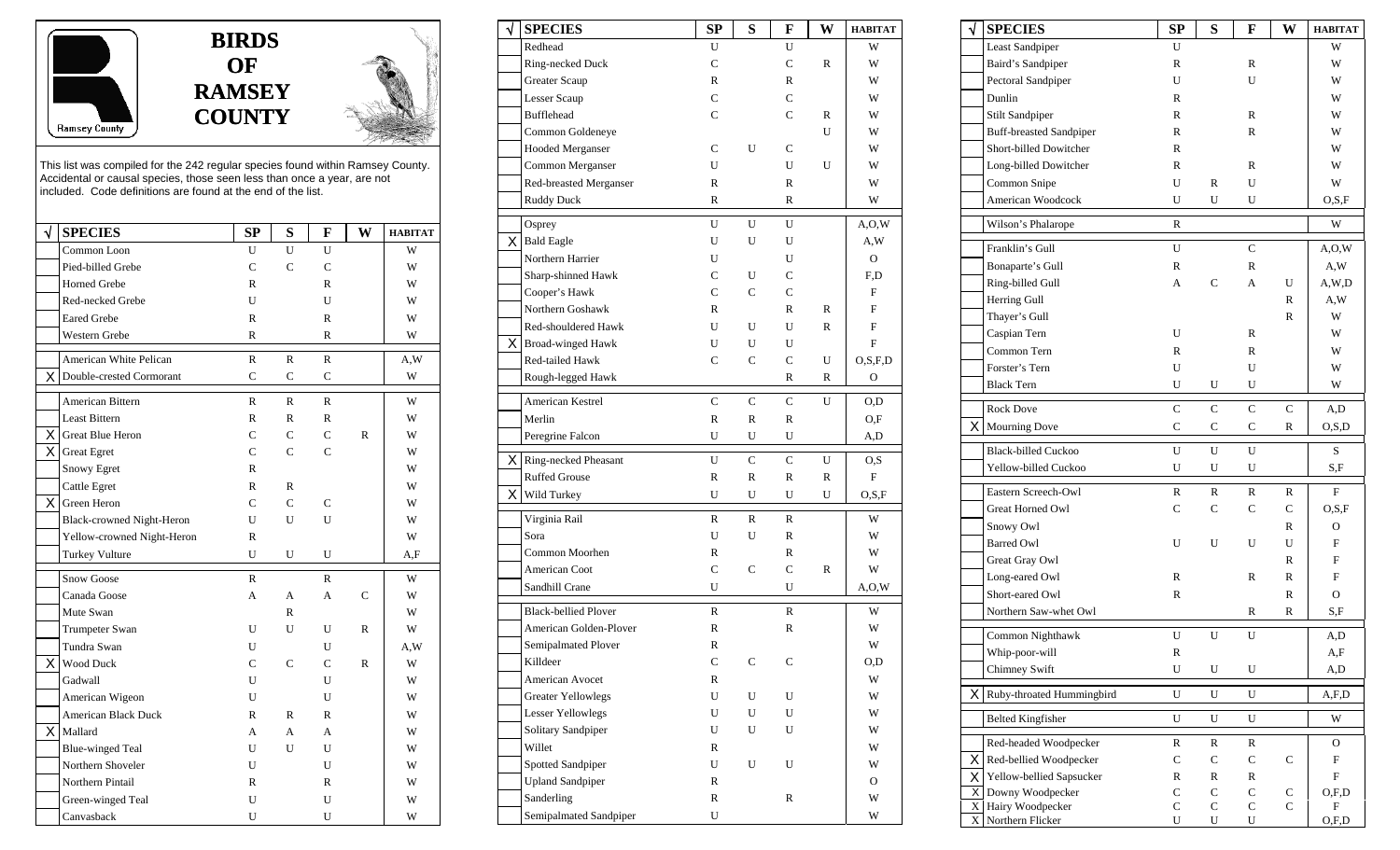| √<br><b>SPECIES</b>                                | SP                          | S              | F                           | W            | <b>HABITAT</b> |
|----------------------------------------------------|-----------------------------|----------------|-----------------------------|--------------|----------------|
| Pileated Woodpecker                                | U                           | U              | U                           | U            | F              |
| Olive-sided Flycatcher                             | R                           |                | R                           |              | S,F            |
| Eastern Wood-Pewee<br>X.                           | C                           | $\mathsf{C}$   | $\mathbf C$                 |              | F              |
| Yellow-bellied Flycatcher                          | R                           |                | R                           |              | S              |
| X  <br>Alder Flycatcher                            | U                           | U              | U                           |              | S,W            |
| Willow Flycatcher                                  | U                           | U              | U                           |              | S,W            |
| X.<br>Least Flycatcher                             | C                           | $\mathsf{C}$   | C                           |              | S,F            |
| X<br>Eastern Phoebe                                | C                           | U              | C                           |              | F,D            |
| X Great Crested Flycatcher                         | C                           | $\mathsf{C}$   | $\mathsf{C}$                |              | F              |
| X   Eastern Kingbird                               | $\mathbf C$                 | $\mathsf{C}$   | U                           |              | O, S           |
| Loggerhead Shrike                                  | R                           |                | R                           | R            | O,S            |
| Northern Shrike                                    | $\mathbb R$                 |                | R                           | R            | O,S            |
| Yellow-throated Vireo<br>$\boldsymbol{\mathrm{X}}$ | U                           | U              | U                           |              | F              |
| X<br>Warbling Vireo                                | U                           | U              | U                           |              | F              |
| Philadelphia Vireo                                 | R                           |                | R                           |              | F              |
| Red-eyed Vireo<br>X.                               | $\mathbf C$                 | $\mathcal{C}$  | $\mathbf C$                 |              | F              |
| Gray Jay                                           |                             |                |                             | R            | S,D            |
| X Blue Jay                                         | A                           | А              | A                           | A            | S, F, D        |
| American Crow<br>X                                 | A                           | А              | A                           | A            | A, O, S, F, D  |
| Horned Lark                                        | R                           |                | R                           | R            | O              |
| X Purple Martin                                    | U                           | R              | U                           |              | A.W            |
| X<br>Tree Swallow                                  | $\overline{C}$              | C              | $\overline{C}$              |              | A, O, W        |
| N. Rough-winged Swallow                            | U                           | U              | U                           |              | A,W            |
| <b>Bank Swallow</b>                                | U                           | U              | U                           |              | A,W            |
| <b>Cliff Swallow</b>                               | U                           | U              | U                           |              | A,W            |
| X.<br><b>Barn Swallow</b>                          | U                           | U              | U                           |              | A.W.D          |
| X Black-capped Chickadee                           | A                           | А              | А                           | A            | O.F.D          |
| Red-breasted Nuthatch                              | U                           | R              | U                           | R            | F,D            |
| X<br>White-breasted Nuthatch                       | $\overline{C}$              | C              | C                           | C            | F,D            |
| <b>Brown Creeper</b>                               | U                           | R              | U                           | U            | F              |
| $\mathbf{X}$<br>House Wren                         | $\overline{C}$              | A              | $\mathbf C$                 |              | S,D            |
| Winter Wren                                        | R                           |                | R                           |              | S,W            |
| Sedge Wren<br>X.                                   | U                           | U              | U                           |              | O,W            |
| Marsh Wren                                         | U                           | U              | U                           |              | W              |
|                                                    |                             |                |                             |              |                |
| Golden-crowned Kinglet                             | U                           |                | U                           |              | F              |
| Ruby-crowned Kinglet<br>X                          | $\mathbf C$<br>$\mathsf{C}$ | U              | $\mathbf C$<br>$\mathsf{C}$ |              | S, F, D<br>F   |
| Blue-gray Gnatcatcher                              |                             |                |                             |              |                |
| X<br>Eastern Bluebird                              | $\overline{C}$              | C              | $\overline{C}$              | R            | O, S, D        |
| Veery                                              | $\mathbf C$                 |                | C                           |              | F              |
| Gray-cheeked Thrush                                | U                           |                | U                           |              | S,F            |
| Swainson's Thrush                                  | C                           |                | $\mathbf C$                 |              | S,F            |
| Hermit Thrush                                      | $\mathsf{C}$<br>U           |                | $\mathbf C$                 |              | F              |
| Wood Thrush<br>American Robin<br>X                 |                             | U              | R                           | R            | F<br>S, F, D   |
|                                                    | A                           | A              | A                           |              |                |
| <b>Gray Catbird</b><br>X.                          | $\overline{C}$              | $\overline{C}$ | $\overline{C}$              |              | S,F,D          |
| Brown Thrasher                                     | U                           | U              | U                           |              | S              |
| <b>European Starling</b><br>X.                     | $\overline{\rm c}$          | $\overline{C}$ | $\overline{C}$              | $\mathsf{C}$ | F,D            |
| <b>Bohemian Waxwing</b>                            | R                           |                |                             | R            | S,D            |
| X<br>Cedar Waxwing                                 | C                           | С              | С                           | R            | S, F, D        |
|                                                    |                             |                |                             |              |                |

| √           | <b>SPECIES</b>                      | <b>SP</b>      | S      | F             | W | <b>HABITAT</b> |
|-------------|-------------------------------------|----------------|--------|---------------|---|----------------|
|             | <b>Blue-winged Warbler</b>          | U              |        | $\mathbb{R}$  |   | S,F            |
|             | Golden-winged Warbler               | U              |        | U             |   | S              |
|             | Tennessee Warbler                   | C              |        | C             |   | S,F            |
|             | Orange-crowned Warbler              | U              |        | U             |   | S              |
|             | Nashville Warbler                   | C              |        | $\mathsf{C}$  |   | S,F            |
|             | Northern Parula                     | R              |        | R             |   | S,F            |
| $\mathbf X$ | <b>Yellow Warbler</b>               | A              | А      | C             |   | S,W            |
|             | Chestnut-sided Warbler              | C              | R      | $\mathsf{C}$  |   | S              |
|             | Magnolia Warbler                    | R              |        | U             |   | S,F            |
|             | Cape May Warbler                    | R              |        | R             |   | F              |
|             | <b>Black-throated Blue Warbler</b>  | R              |        | R             |   | S              |
|             | Yellow-rumped Warbler               | A              |        | А             |   | S.F.D          |
|             | <b>Black-throated Green Warbler</b> | U              |        | U             |   | F              |
|             | Blackburnian Warbler                | U              |        | U             |   | F              |
|             | Pine Warbler                        | U              | R      | U             |   | F,D            |
|             | Palm Warbler                        | C              |        | C             |   | S,D            |
|             | Bay-breasted Warbler                | R              |        | U             |   | F              |
|             | <b>Blackpoll Warbler</b>            | U              | R      | U             |   | F              |
|             | Cerulean Warbler                    | U              |        |               |   | F              |
|             | Black-and-white Warbler             | C              |        | C             |   | F              |
|             |                                     |                |        |               |   |                |
|             | X American Redstart                 | $\mathsf{C}$   | C      | $\mathsf{C}$  |   | S,F            |
|             | Prothonotary Warbler                | R              |        |               |   | F,W            |
|             | Ovenbird                            | U              | U      | $\mathsf{C}$  |   | F              |
|             | Northern Waterthrush                | U              |        | U             |   | F,W            |
|             | Connecticut Warbler                 | R              |        | $\mathbb{R}$  |   | S,F            |
|             | Mourning Warbler                    | U              |        | U             |   | S,W            |
| X           | Common Yellowthroat                 | А              | А      | $\mathsf{C}$  |   | S,W            |
|             | <b>Hooded Warbler</b>               | R              |        |               |   | F              |
|             |                                     |                |        |               |   |                |
|             | Wilson's Warbler                    | U              |        | U             |   | S,W            |
|             | Canada Warbler                      | U              |        | U             |   | S,F            |
|             | <b>Scarlet Tanager</b>              | $\mathbf{U}$   | U      | U             |   | ${\rm F}$      |
|             |                                     |                |        |               |   |                |
|             | Eastern Towhee                      | U              | U      | U             |   | S,D            |
|             | American Tree Sparrow               | C              |        | C             | C | O,S,D          |
|             | X Chipping Sparrow                  | $\overline{C}$ | C      | C             |   | S,D            |
| $\mathbf X$ | Clay-colored Sparrow                | U              | U      | U             |   | O,S            |
|             | X Field Sparrow                     | U              | U      | U             |   | S              |
|             | Vesper Sparrow                      | R              | R      | R             |   | O              |
|             | Savannah Sparrow                    | R              | R      | R             |   | O              |
|             | <b>Grasshopper Sparrow</b>          | R              | R      | R             |   | O              |
|             | Le Conte's Sparrow                  | R              |        | R             |   | O, W           |
|             | Fox Sparrow                         | C              |        | $\mathsf{C}$  |   | F,D            |
| X           | Song Sparrow                        | A              | A      | А             | R | S              |
|             | Lincoln's Sparrow                   | R              |        | $\mathbb{R}$  |   | S,D            |
| X           | Swamp Sparrow                       | C              | C      | C             |   | W              |
|             | White-throated Sparrow              | $\mathsf{C}$   |        | $\mathsf{C}$  |   | S,D            |
|             | Harris's Sparrow                    | R              |        | ${\mathbb R}$ |   | O.S.D          |
|             | White-crowned Sparrow               | R              |        | R             |   | S,D            |
|             | Dark-eyed Junco                     | A              |        | A             | U | O, S, D        |
|             | Lapland Longspur                    | R              |        | R             |   | О              |
|             |                                     |                |        |               |   |                |
| X           | Northern Cardinal                   | A<br>U         | A<br>U | А             | А | S,F,D          |
| X           | Rose-breasted Grosbeak              |                |        | U             |   | S,F,D          |
| $\mathbf X$ | <b>Indigo Bunting</b>               | U              | U      | U             |   | $\mathbf S$    |
| X<br>X      | Bobolink<br>Red-winged Blackbird    | R<br>A         | R<br>A | А             | R | O<br>S, W, D   |

| J | <b>SPECIES</b>            | SP           | S            | F            | W | <b>HABITAT</b> |
|---|---------------------------|--------------|--------------|--------------|---|----------------|
|   | Eastern Meadowlark        | U            | $\mathsf{R}$ | $\mathbf{I}$ |   | $\overline{O}$ |
|   | Western Meadowlark        | R            |              | R            |   | $\Omega$       |
|   | Yellow-headed Blackbird   | R            | R            | R            |   | W              |
|   | <b>Rusty Blackbird</b>    | R            |              | R            |   | W              |
|   | Brewer's Blackbird        | R            |              | R            |   | $\Omega$       |
| X | Common Grackle            | A            | A            | A            | R | S.F.D          |
|   | X Brown-headed Cowbird    | A            | A            | A            |   | S.F.D          |
|   | <b>Orchard Oriole</b>     | R            | R            | R            |   | S              |
|   | X Baltimore Oriole        | U            | U            | U            |   | S,D            |
|   | Pine Grosbeak             |              |              |              | R | F,D            |
|   | Purple Finch              | U            |              | U            |   | F,D            |
| X | House Finch               | $\mathsf{C}$ | C            | $\mathsf{C}$ | C | D              |
|   | Red Crossbill             |              |              |              | R | F,D            |
|   | White-winged Crossbill    |              |              |              | R | F,D            |
|   | Common Redpoll            | U            |              |              | U | O,D            |
|   | Hoary Redpoll             |              |              |              | R | O,D            |
|   | Pine Siskin               | U            |              | U            | U | D              |
| X | American Goldfinch        | $\mathsf{C}$ | A            | $\mathsf{A}$ | C | O.S.D          |
|   | <b>Evening Grosbeak</b>   | R            |              | R            | R | F,D            |
|   | House Sparrow             | A            | A            | A            | A | D              |
|   | <b>Additional Species</b> |              |              |              |   |                |
|   |                           |              |              |              |   |                |
|   |                           |              |              |              |   |                |
|   | BIOBLITZ-2004             |              |              |              |   |                |
|   |                           |              |              |              |   |                |
|   |                           |              |              |              |   |                |

## **Seasons**

Sp Spring: early March to late May<br>S Summer: late May to mid Augus

S Summer: late May to mid August<br>F Fall: mid August to late November

F Fall: mid August to late November<br>W Winter: late November to early Ma

Winter: late November to early March

#### **Abundance Codes**

A Abundant, easily seen in all parts of the county<br>C Common, regularly seen in most parts of the co

C Common, regularly seen in most parts of the county<br>U Uncommon, but predictably occurring in specific area

U Uncommon, but predictably occurring in specific areas or habitats<br>R Rare, seen infrequently, unpredictable

Rare, seen infrequently, unpredictable

#### **Habitat Codes**

- A Aerial birds most often seen in flight or soaring<br>O Open County grasslands, prairies, meadows
- O Open County grasslands, prairies, meadows<br>S Shrubs/Small trees fencerows, forest edges, o
- S Shrubs/Small trees fencerows, forest edges, overgrown fields<br>F Forests woodlots, mature trees with closed canopy
- Forests woodlots, mature trees with closed canopy
- W Water/Wetlands ponds, lakes, rivers, marshes, swamps
- D Developed buildings, feeders, trails, roads, bridges

Persons with additional species to report should contact: Ramsey County Parks, 2015 N. Van Dyke St, Maplewood, MN 55109. [www.co.ramsey.mn.us/parks](http://www.co.ramsey.mn.us/parks)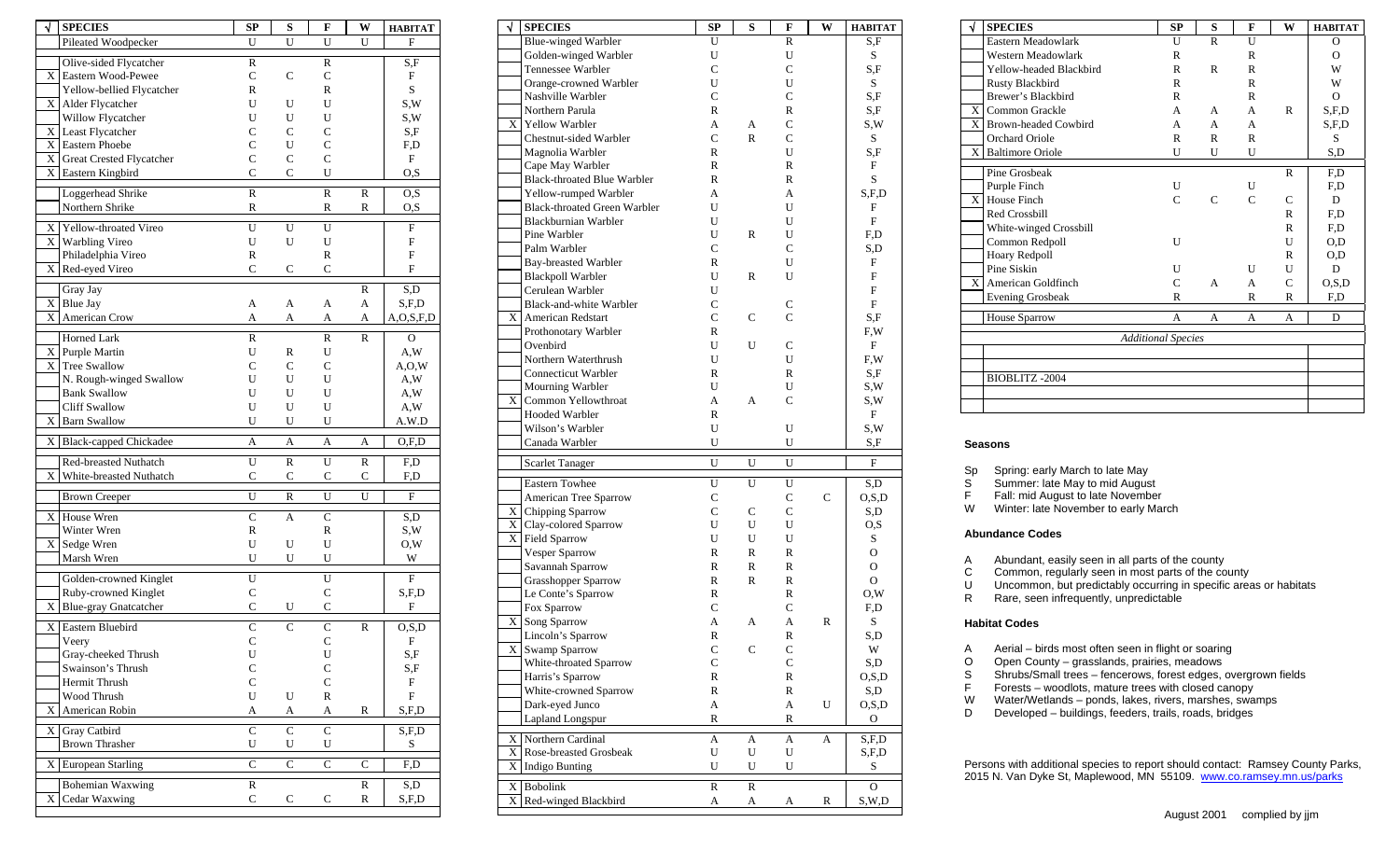## **List of fungi species for Tamarack Nature Center**

| Genus          | <b>Specific Epithet</b>     | <b>Host</b>  |
|----------------|-----------------------------|--------------|
| Agaricus       | bitorquis*                  |              |
| Agrocybe*      | $dura*$                     |              |
| Agrocybe       | pediades*                   |              |
| Agrocybe       | sp.                         |              |
| Aleuria        | aurantia                    |              |
| Apiosporina    | morbosa                     | Prunus sp.   |
| Bolbitius*     | vitellinus*                 |              |
| <b>Bovista</b> | plumbea                     |              |
| Ceratiomyxa*   | fruticulosa*                |              |
| Clavicorona*   | pyxidata*                   |              |
| Clitocybe      | gibba*                      |              |
| Clitocybe      | sp.                         |              |
| Coleosporium   | asterum                     | Solidago sp. |
| Collybia       | confluens?                  |              |
| Collybia       | sp.                         |              |
|                | micaceus (syn. Coprinus     |              |
| Coprinellus    | micaceus)                   |              |
| Cortinarius*   | plegmacium group            |              |
| Crepidotus*    | applanatus*                 |              |
| Crepidotus     | sp.                         |              |
| Crucibulum     | laeve                       |              |
| Cyathus        | striatus (group)*           |              |
| Dacryomyces*   | palmatus (group)*           |              |
| Fomes          | fomentarius*                |              |
| Galerina*      | autumnalis*                 |              |
| Ganoderma      | applanatum                  |              |
| Guepiniopsis*  | sp.                         |              |
| Gymnopilus     | spectabilis*                |              |
| Hohenbuehelia* | cf. petaloides*             |              |
| <b>Irpex</b>   | lacteus                     |              |
| Laccaria       | laccata                     |              |
| Laetiporus*    | sulphureus*                 |              |
| Lycogala       | epidendrum*                 |              |
| Lyophylum*     | decastes*                   |              |
| Marasmius      | oreades*                    |              |
| Marasmius      | scorzonarius*               |              |
|                | platyphylla (syn.           |              |
| Megacollybia   | Tricholomopsis platyphylla) |              |
| Mycena         | acicula*                    |              |
| Mycena         | alcalina*                   |              |
| Mycena         | haematopus group            |              |
| Mycena         | sp.                         |              |
| Mycena         | cf. pura*                   |              |
| Mycena         | cf. subcaerulea             |              |
| Naematoloma*   | sublaterium*                |              |
|                |                             |              |